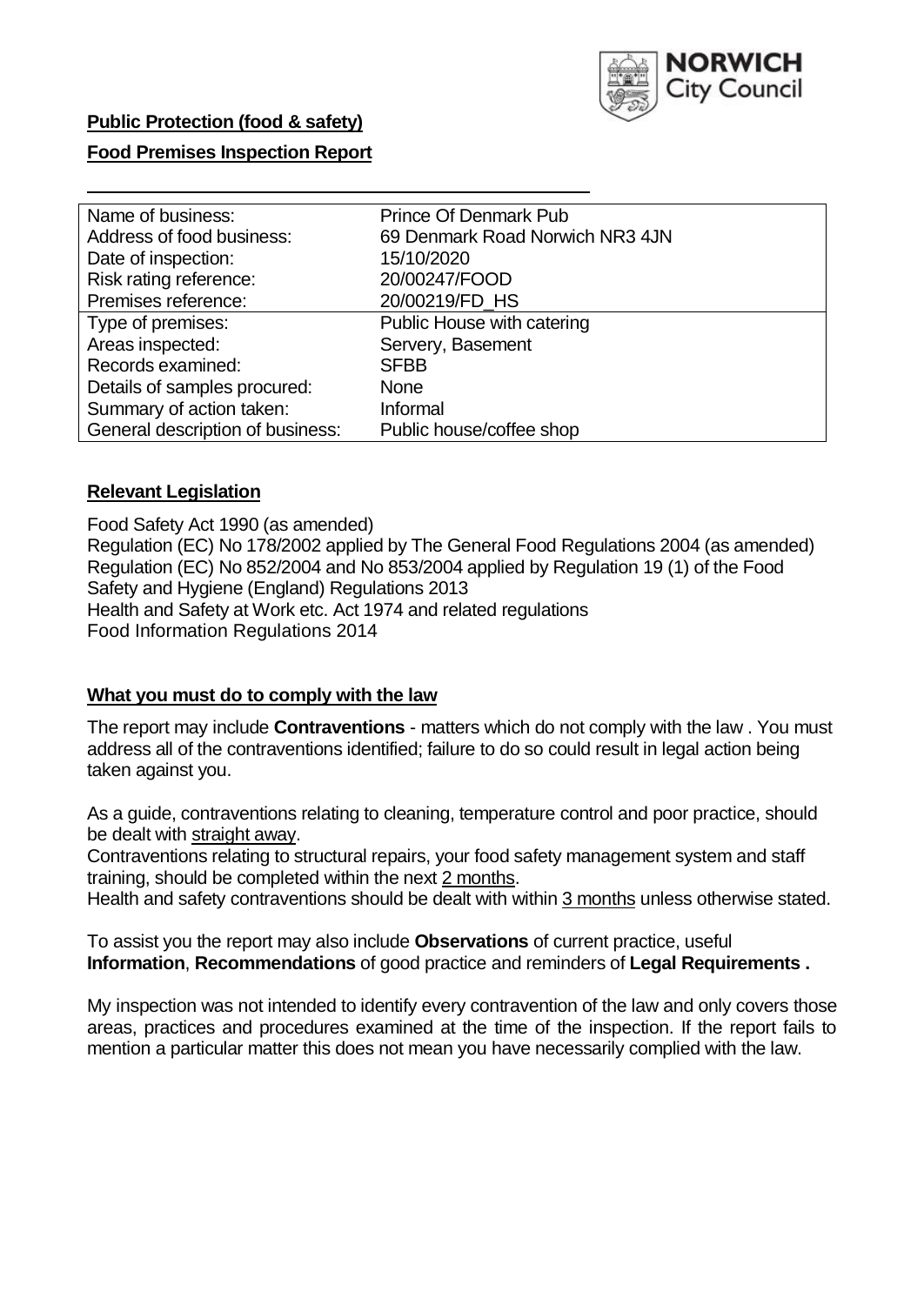# **FOOD SAFETY**

# **How we calculate your Food Hygiene Rating:**

 The food safety section has been divided into the three areas which you are scored against for the hygiene rating: 1. food hygiene and safety procedures, 2. structural requirements and 3. confidence in management/control procedures. Each section begins with a summary of what was observed and the score you have been given. Details of how these scores combine to produce your overall food hygiene rating are shown in the table.

| <b>Compliance Area</b>                     |          |    |           | <b>You Score</b> |                |    |                 |    |          |  |  |
|--------------------------------------------|----------|----|-----------|------------------|----------------|----|-----------------|----|----------|--|--|
| Food Hygiene and Safety                    |          |    |           | $\overline{0}$   | 5              | 10 | $\overline{15}$ | 20 | 25       |  |  |
| <b>Structure and Cleaning</b>              |          |    | $\Omega$  | 5                | 10             | 15 | 20              | 25 |          |  |  |
| Confidence in management & control systems |          |    | $\Omega$  | 5                | 10             | 15 | 20              | 30 |          |  |  |
|                                            |          |    |           |                  |                |    |                 |    |          |  |  |
| <b>Your Total score</b>                    | $0 - 15$ | 20 | $25 - 30$ |                  | $35 - 40$      |    | $45 - 50$       |    | > 50     |  |  |
| <b>Your Worst score</b>                    | 5        | 10 | 10        |                  | 15             |    | 20              |    |          |  |  |
|                                            |          |    |           |                  |                |    |                 |    |          |  |  |
| <b>Your Rating is</b>                      | 5        | 4  |           | 3                | $\overline{2}$ |    |                 |    | $\Omega$ |  |  |

Your Food Hygiene Rating is 5 - a very good standard



# **1. Food Hygiene and Safety**

 Food hygiene standards are high. You demonstrated a very good standard of compliance with legal requirements. You have safe food handling practices and procedures and all the necessary control measures to prevent cross-contamination are in place. Some minor contraventions require your attention. **(Score 5)** 

# Hand-washing

**Contravention** The following indicated that hand-washing was not suitably managed:

 informed me that you were using the wash hand basin in the WC • there was no hot water to the wash hand basin behind the bar. However you

**Legal requirement** Washbasins must be available, suitably located and designated for cleaning hands. Wash-hand basins must be provided with hot and cold (or mixed) running water. Soap and hand drying facilities must be located nearby.

Personal Hygiene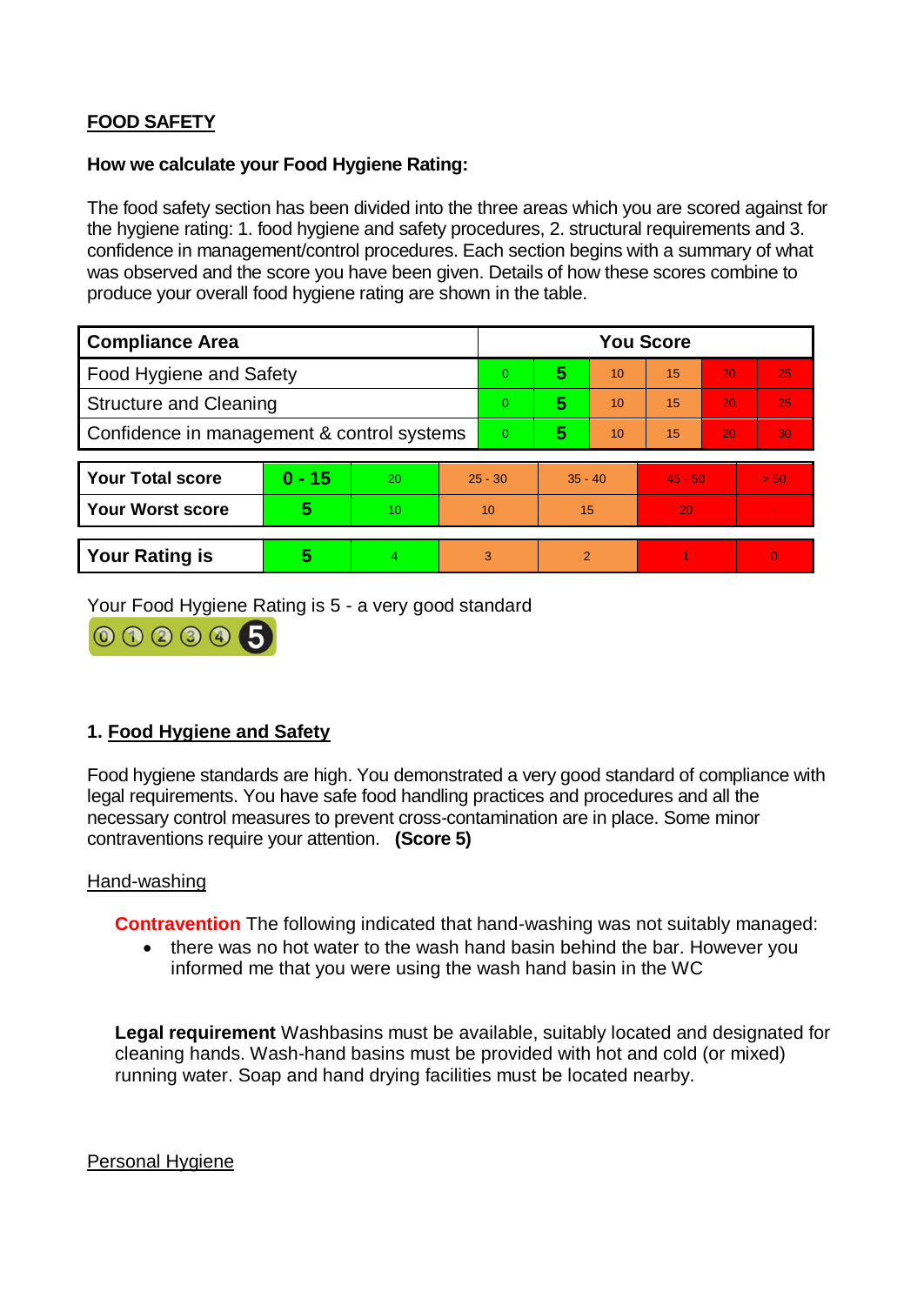**Observation** I was pleased to see that standards of personal hygiene were high.

# **2. Structure and Cleaning**

The structure facilities and standard of cleaning and maintenance are all of a good standard and only minor repairs and/or improvements are required. Pest control and waste disposal provisions are adequate. The minor contraventions require your attention. **(Score 5)** 

# Cleaning of Structure

**Observation** The kitchen had been well maintained and the standard of cleaning was good.

# Cleaning of Equipment and Food Contact Surfaces

**Contravention** The following items are dirty and must be cleaned:

• fridge and freezer seals in basement

# Cleaning Chemicals / Materials / Equipment and Methods

**Observation** I was pleased to see that the premises was kept clean and that your cleaning materials, methods and equipment were able to minimise the spread of harmful bacteria between surfaces.

# **Maintenance**

**Contravention** The following had not been suitably maintained and must be repaired or replaced:

• holes to walls in cellar

**Observation** You are maintaining the premises in good condition.

#### Facilities and Structural provision

**Observation** I was pleased to see the premises had been well maintained and that adequate facilities had been provided.

#### Pest Control

**Observation** I was pleased to see that the premises was proofed against the entry of pests and that pest control procedures were in place.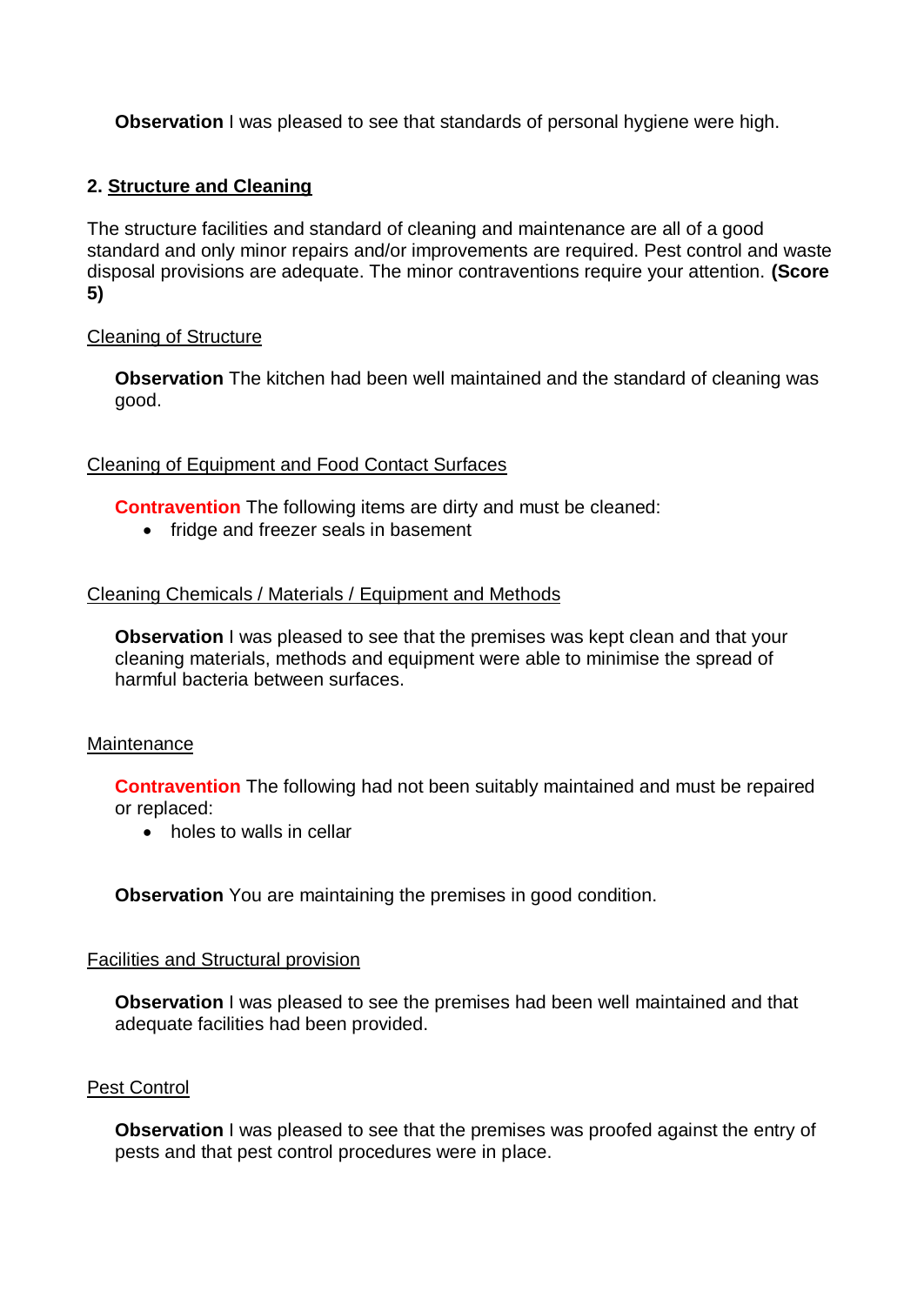# **3. Confidence in Management**

 of compliance with the law. You have a good track record. There are some minor A food safety management system is in place and you demonstrate a very good standard contraventions which require your attention.You have a good track record. There are some minor contraventions which require your attention. **(Score 5)** 

### Type of Food Safety Management System Required

**Observation** You were date labelling perishable foods appropriately and could demonstrate effective control over food spoilage organisms.

### **Proving Your Arrangements are Working Well**

 **Contravention** The Management sections in your Safer food Better Business (SFBB) pack are intended to demonstrate you are in day-to-day control of the hazards to food. The following Management sections were either missing, incomplete or not up-to-date:

- daily diary entries not up to date
- staff SFBB training records

 **Recommendation** I recommend that you monitor and record temperatures of your fridges and freezer

#### **Traceability**

**Observation** Your records were such that food could easily be traced back to its supplier.

#### Waste Food and other Refuse

**Observation** You had measures in place to dispose of waste food appropriately and were employing the services of an approved waste contractor.

#### **Training**

 years so that they stay up to date with current legislation and good practice. Booking **Recommendation** Catering staff should refresh their food hygiene knowledge every 3 details for this course are on our website:<www.norwich.gov.uk>